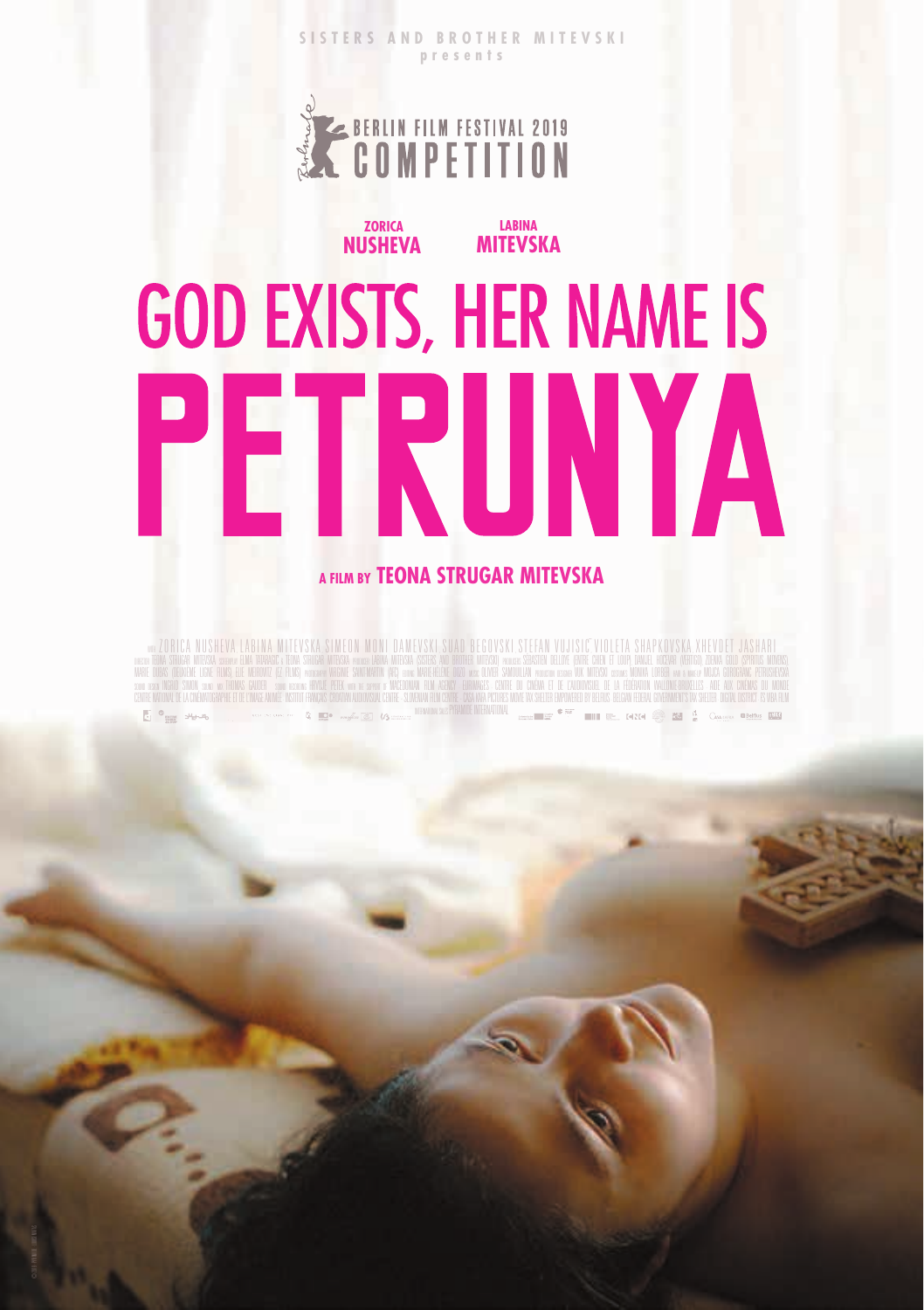



Press RENDEZ-VOUS Viviana Andriani : +33 6 80 16 81 39 . viviana@rv-press.com Aurélie Dard : +33 6 77 04 52 20 . aurelie@rv-press.com www.rv-press.com

World sales PYRAMIDE INTERNATIONAL 32 rue de l'Echiquier, 75010 Paris Head of International Sales : Agathe Mauruc . +33 6 65 65 22 40 . amauruc@pyramidefilms.com Sales Executive : Constance Poubelle . +33 6 32 75 49 03 . constance@pyramidefilms.com Festivals & Markets : Ilaria Gomarasca . ilaria@pyramidefilms.com www.pyramidefilms.com

### **SYNOPSIS**

In Stip, a small town in Macedonia, every January the local priest throws a wooden cross into the river and hundreds of men dive after it. Good fortune and prosperity are guaranteed to the man who retrieves it. This time, Petrunya dives into the water on a whim and manages to grab the cross before the others. Her competitors are furious - how dare a woman take part in their ritual? All hell breaks loose, but Petrunya holds her ground. She won her cross and will not give it up.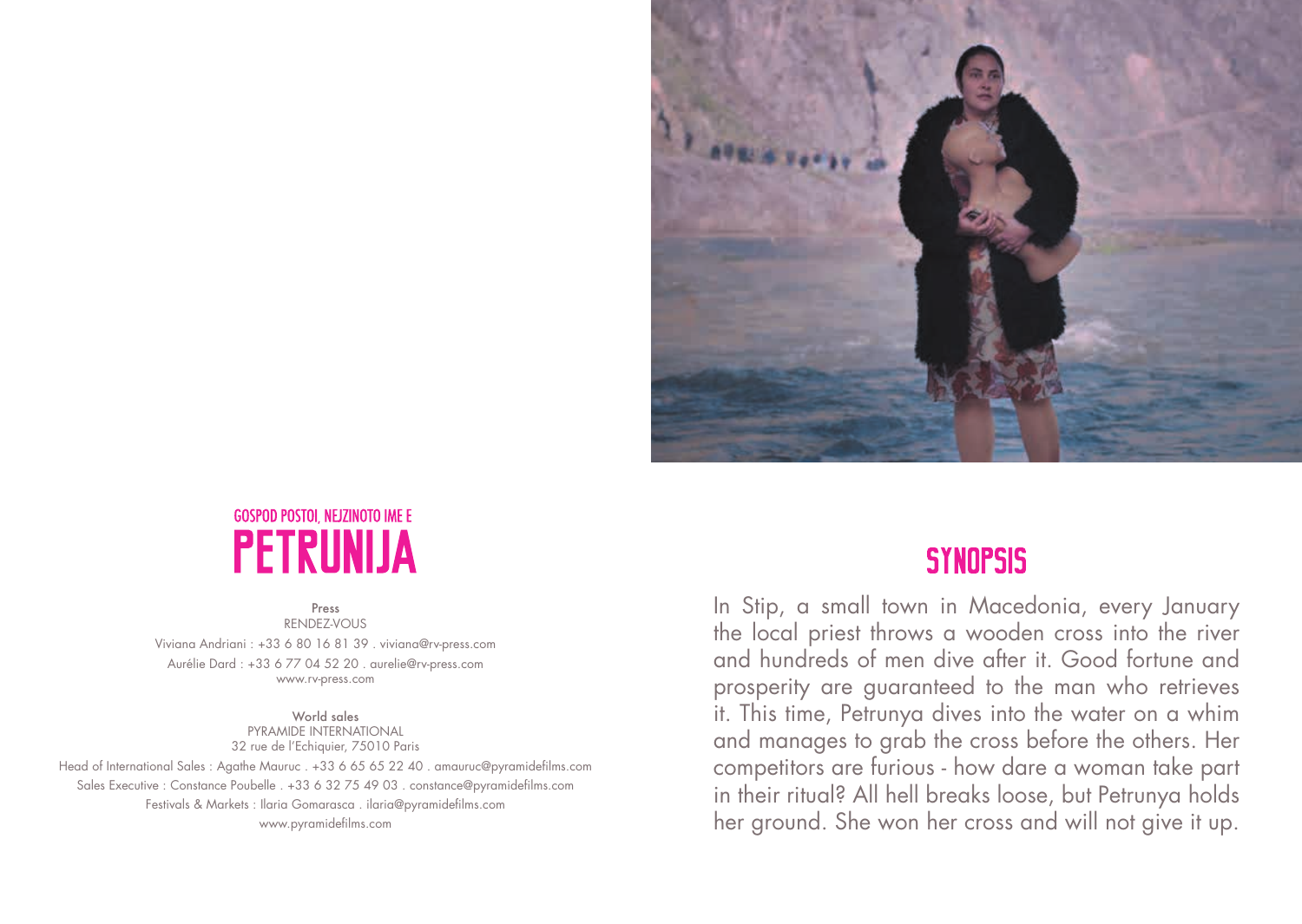

# DIRECTOR'S **INTERVIEW**

#### **WHERE DOES THIS STORY COME FROM ?**

Every 19<sup>th</sup> of January for the holiday of Epiphany, the throwing of the cross event takes place in almost all the Orthodox world of Eastern Europe, including in Macedonia. In 2014, a woman caught the cross in the town of Štip, in Eastern part of Macedonia… Her act was deemed as an outrage from the local population as well as the religious authorities. As a matter of fact, women are not allowed to participate in the event. Consequently, they tried to take the cross away from her, but she would not give in. Next day, she gave an interview to the local station encouraging more women to jump for the cross in the future. She was labelled by the population as a "crazy", "disturbed", "troubled" young woman.

To me and my producer, Labina Mitevska, these reactions exposed a natural reflex of social conformism; they also revealed the misogyny that is supported by the deeply incrusted patriarchal norms within our society. It was frustrating and maddening. The story of Petrunya rose from this frustration, we had to react.

#### **DO YOU FEEL YOU MADE A FEMINIST MOVIE ?**

All patriarchal societies are constructed to support male domination, where the woman status and social space is decided by man, so every time a story is told about, or around the so-called "second sex", it is inevitably a feminist movie. Every film with a female character in main a role or not, which treats the subject matter by not conforming to traditional roles is a feminist film.

It is difficult for me to imagine to be a woman and not be a feminist. Feminism is not a disease, or something to be afraid of. Equality, justice and equity for all is in the forefront of its ideology.

#### **COULD THE FILM BE SEEN AS THE FIGHT OF TRADITION AGAINST MODERNITY ?**

Imagine if tradition were a bag of salt (salt being essential for human life) to be carried through a large, deep, strong stream of water, which in this constellation, represents modernity? What would happen ? The salt would melt and the person would drown, and what then ?

If this story was happening in an office and was about breaking the glass ceiling, things would be more evident, but by placing it in a traditional environment, a small Macedonian town, things become more complex. Petrunya, as a symbol of modernity, stands against not one but two establishments, the Church and the State. She is powerless facing both but hopefully education is her saviour.

I don't have the answer of how to balance tradition and modernity, neither of what is the place of tradition in the future. What I am concerned is how can tradition be modulated to, for example, involve the second sex on a more equal level?

#### **PETRUNYA COULD SEEM WEAK AND ARMLESS AT THE BEGINNING OF THE FILM BUT SHE PROVES TO BE STRONGER AND STRONGER AS LONG AS THE FILM MOVES FORWARD AND THE WHOLE VILLAGE TAKES SIDE AGAINST HER. WHERE DOES SHE FIND THIS ENERGY ?**

I have always believed in the idea of universal truth, the ideal as something all humans consciously or unconsciously strive for. The circumstances of place and environment, social or cultural we were born and raised in, inform us but do not define us. I firmly believe that women are inherently more sensitive to injustice, solemnly because we were born in unfair and unequal world. From early age, we were forced to justify ourselves, our existence, purpose and role. Women are in a constant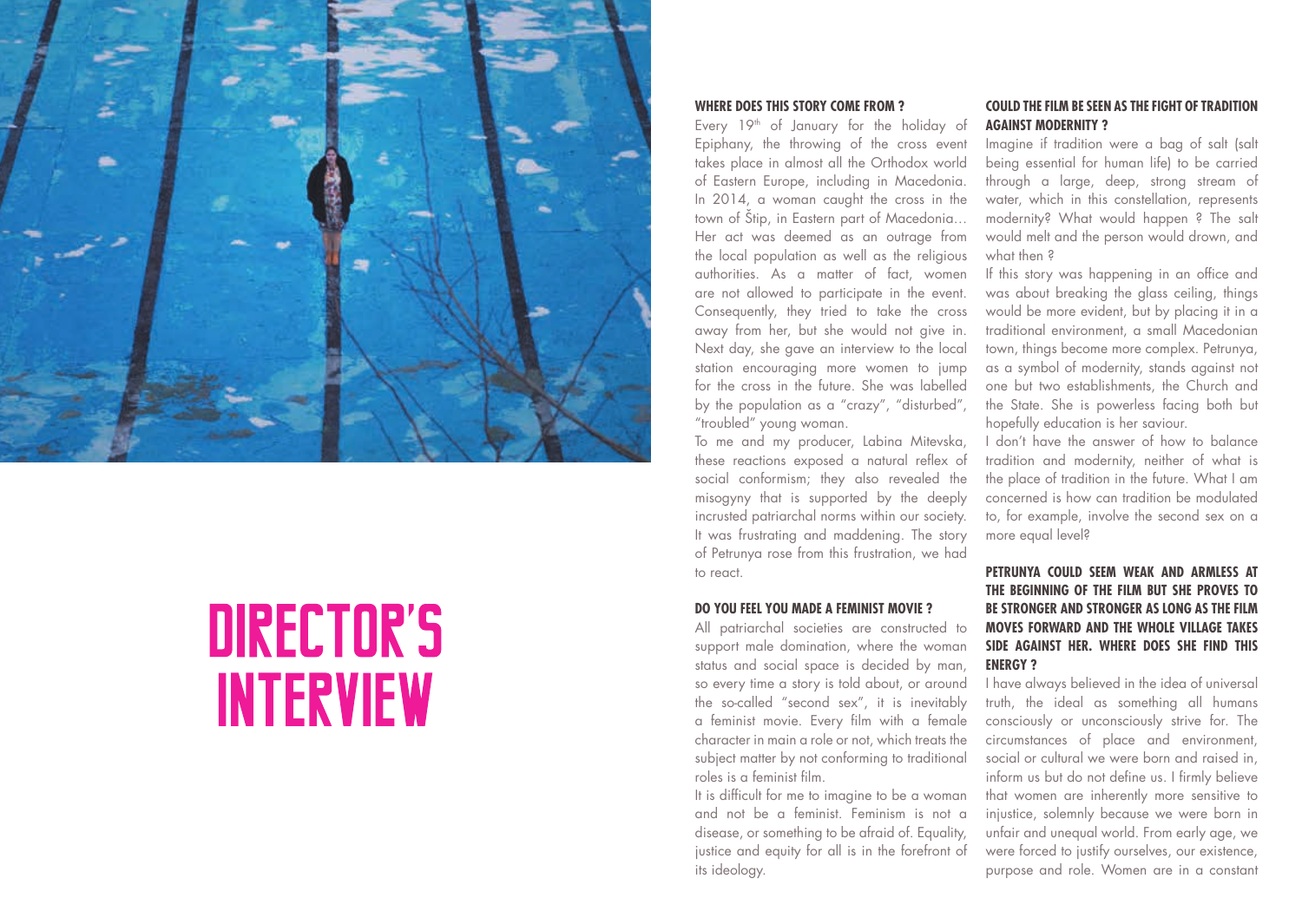

mode of modification, and modification leads to indefinite transcendence, the need to become better and do better. I am not the first or the last to say this, Simone de Beauvoir already did.

I am not saying that Petrunya is aware of all of this but as a member of the longest and most prosecuted majority in human history, she certainly unconsciously is. So she transcends through the story, through the obstacles that are put in her way, in her search for justice. Yes, she is weak in the beginning, or quiet as I would rather define her, and that was a big discussion with Elma Tataragic (my cowriter): should Petrunya be a strong character as Slavica, the journalist, is or should she transform throughout the story? We chose the second because change is positive. What is certain is that it is her situation that disposes her to seek the truth, and it is this need to seek justice that ultimately gives her the force to become from her humble beginnings what she truly is- a woman in her own right and a force for change.

#### **SLAVICA, THE JOURNALIST, IS ANOTHER STRONG CHARACTER IN YOUR FILM… HOW DO YOU RELATE HER TO PETRUNYA ?**

I was a journalist in a previous life, and I have a suspicion that Labina (my producer who also plays the part of Slavica) took me as an inspiration when she worked on her character. Needless to say, I have been called a witch, a pushy and arrogant bitch most of my life. Even today it is very difficult to function as a strong woman in the Balkan environment. If you are, you are immediately perceived as aggressive. By creating Slavica, my primary idea was solidarity, sisterhood between the two women, Petrunya and her. There are as many ways to tackle the subject of change as there are variety of characters, but there is only one way to obtain that change and that is by standing united. And here comes the good old dilemma between individualistic and social feminism. I know many people have a problem with the #MeToo movement, mostly with the lack of ideology behind it, but what we have definitely learned from it is that when idea becomes part of a united front, change is possible, and SOLIDARITY becomes the key.



#### **TELL US ABOUT THE VIOLENT RELATIONSHIP BETWEEN THE MOTHER AND THE DAUGHTER…**

The way modernity relates to tradition perfectly correlates to how Petrunya relates to her mother, Vaska. The two women are on the opposite spectrum of the matter; the clash of the two is inevitable and necessary for progress to happen.

The legend says : "whoever catches the cross will be happy for the year to come". Petrunya's pursuit of happiness relies on her participation to the traditional race and therefore being happy for a year. The mother cannot understand this, unable to define happiness outside of the traditional codes. The violence between both is rooted in something much deeper and sinister : injustice dressed as a tradition. If the mother would accept Petrunya's behaviour, she would deny everything she is and everything she ever was, becoming nothing in the eyes of her society.

#### **WHERE DID YOU FIND THE ACTRESS WHO PLAYS THE MAIN PART ?**

It is her first role in a long feature film. Zorica is mostly casted as a comic actress; she is employed in the Comic Theater of Skopje. What is wonderful with comic actors is their impeccable understanding of rhythm and timing. It usually takes me a lot of time to cast actors and rehearse with them. It is a process of many months. Rehearsals become part of the casting process, and this is extremely helpful and rewarding. I was looking for someone who projects a quiet and persistent strength, and it is what I found in Zorica, I immediately knew she would be my Petrunya.

#### **WHAT ARE THE CHANCES FOR PETRUNYA TO FIND HER OWN PLACE IN THE SOCIETY SHE LIVES IN AFTER THIS EVENT ?**

I have heard that the real girl who caught the cross now lives in London… To be frank, her life would have been very difficult if she had stayed in Stip. I am happy she has had the opportunity to leave. This year a woman caught the cross in Zemun, Serbia. She was celebrated. The world is fast changing, hopefully!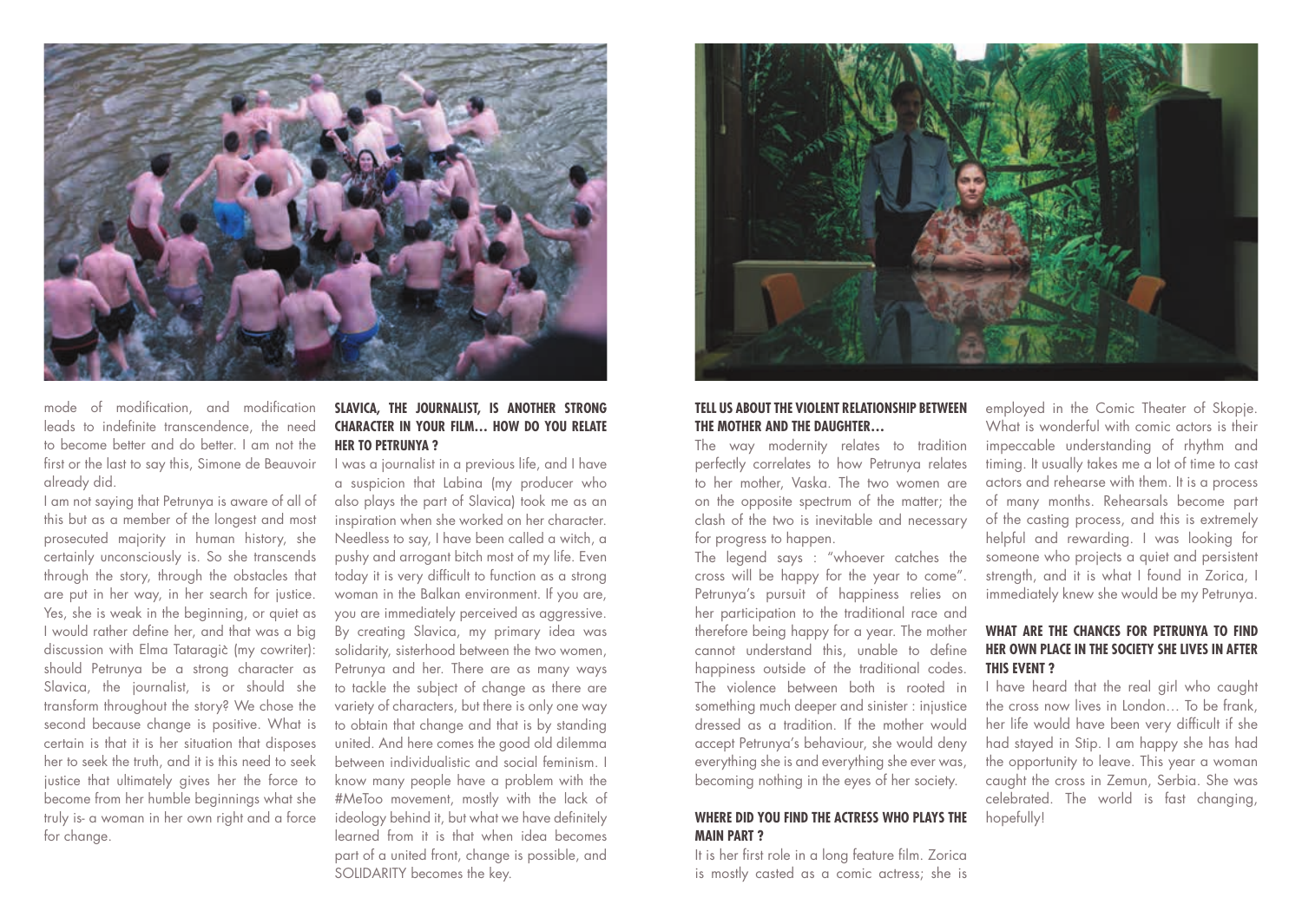## **CAST**

**ZORICA NUSHEVA** Petrunya **LABINA MITEVSKA** journalist Slavica **SIMEON MONI DAMEVSKI** chief inspector Milan **SUAD BEGOVSKI** priest **STEFAN VUJISIC** young officer **VIOLETA SHAPKOVSKA** mother Vaska **XHEVDET JASHARI** cameraman



### **CREW**

|                                               | Directed by <b>TEONA STRUGAR MITEVSKA</b>               |
|-----------------------------------------------|---------------------------------------------------------|
|                                               | Written by ELMA TATARAGIĆ and TEONA STRUGAR MITEVSKA    |
|                                               | Producer LABINA MITEVSKA (SISTERS AND BROTHER MITEVSKI) |
|                                               | Co-producers SEBASTIEN DELLOYE (ENTRE CHIEN ET LOUP)    |
|                                               | <b>DANIJEL HOČEVAR (VERTIGO)</b>                        |
|                                               | <b>ZDENKA GOLD (SPIRITUS MOVENS)</b>                    |
|                                               | <b>MARIE DUBAS (DEUXIÈME LIGNE FILMS)</b>               |
|                                               | <b>ELIE MEIROVITZ (EZ FILMS)</b>                        |
| Director of photography VIRGINIE SAINT MARTIN |                                                         |
|                                               | Editor MARIE-HÉLÈNE DOZO                                |
| Sound recordist HRVOJE PETEK                  |                                                         |
|                                               | Set designer <b>VUK MITEVSKI</b>                        |
|                                               | Costumes <b>MONIKA LORBER</b>                           |
|                                               | Hair & Make-up MARIJA GOROGRANC PETRUSHEVSKA            |
| Sound design <b>INGRID SIMON</b>              |                                                         |
|                                               | Mix THOMAS GAUDER                                       |
|                                               | Music OLIVIER SAMOUILLAN                                |
| First assistant director JANE KORTOSHEV       |                                                         |
|                                               | Casting director KIRIJANA A. NIKOLOSKA                  |
|                                               | Script supervisor PETRA TRAMPUŽ BOCEVSKA                |
|                                               | Focus puller SAMUEL ESSELINCKX                          |
|                                               | Gaffer EMILIE GUERET                                    |
|                                               | Key grip JOSIP MATAUŠIC                                 |
| Production manager ELENA STANISHEVA           |                                                         |
| Post - production manager FABIAN HANNAERT     |                                                         |
|                                               | International sales PYRAMIDE INTERNATIONAL              |

35MM + Alexa MINI - Frame rate: 24 fps - In colour - Duration: 100 min - Format 1:2.39 (Cinemascope) - Sound: 5.1 R. Macedonia, Belgium, Slovenia, France, Croatia - In Macedonian

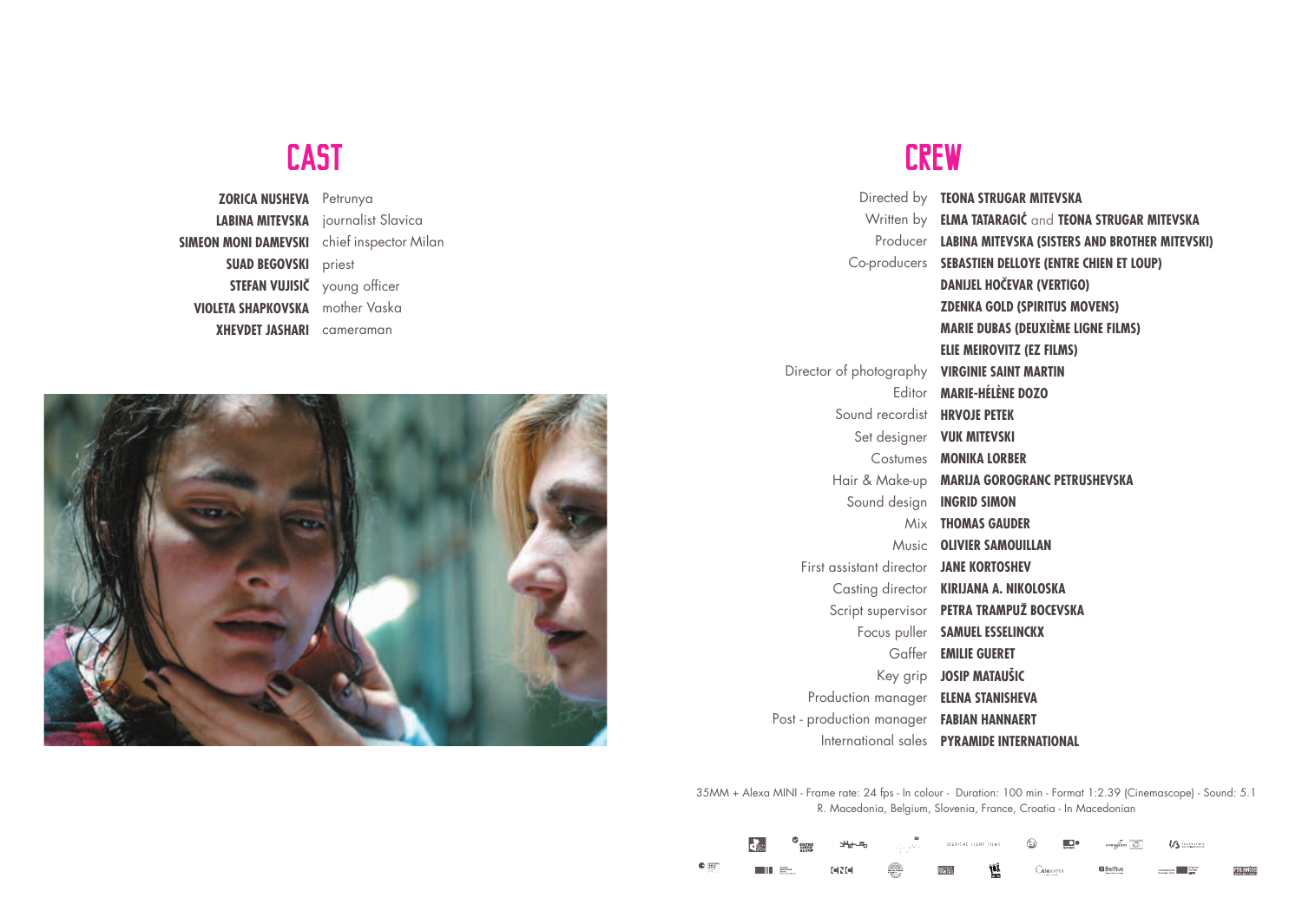

Teona Strugar Mitevska was born in 1974 in an artistic family in Skopje, Macedonia. She started as a child actor, trained as a painter and a graphic designer and later studied at MFA program in film at the Tisch School of Arts, New York University.

She made her debut as short film director in 2001 with *VETA* (Special Jury Prize, Berlin International Film Festival 2002). Film *HOW I KILLED A SAINT* (Tiger Awards Competition of the 2004 Rotterdam International Film Festival) is Teona's first feature made under the auspices of SISTERS AND BROTHER MITEVSKI, a company she established together with her brother Vuk and sister Labina.

Her next feature film, *I AM FROM TITOV VELES*, received Special Jury Prize at the 2007 Sarajevo Film Festival and was selected for the 2007 Toronto International Film festival (Discovery section), 2008 Berlin International Film Festival (Panorama) and Cannes Film Festival (ACID).

Feature film *THE WOMAN WHO BRUSHED OFF HER TEARS* premiered at 2012 Berlin International Film Festival (Panorama Special) and in 2013 Teona directed and edited film TERESA AND I, a feature documentary about Mother Teresa, her life and work through the perspective of a woman of today.

Feature film *WHEN THE DAY HAD NO NAME* premiered in the Panorama Special of the 2017 Berlin International Film Festival, while her latest feature film *GOD EXISTS, HER NAME IS PETRUNYA* will be premiered in the Competition of the 2019 Berlin International Film Festival.

Since its founding, SISTERS AND BROTHER MITEVSKI have also co-produced several feature films: THE *WILD PEAR TREE* by Nuri Bilge Ceylan; *NIGHTLIFE* by Damjan Kozole and *SIERRANEVADA* by Christi Puiu.

Teona Strugar Mitevska lives in Brussels, Belgium with her son Kaeliok.